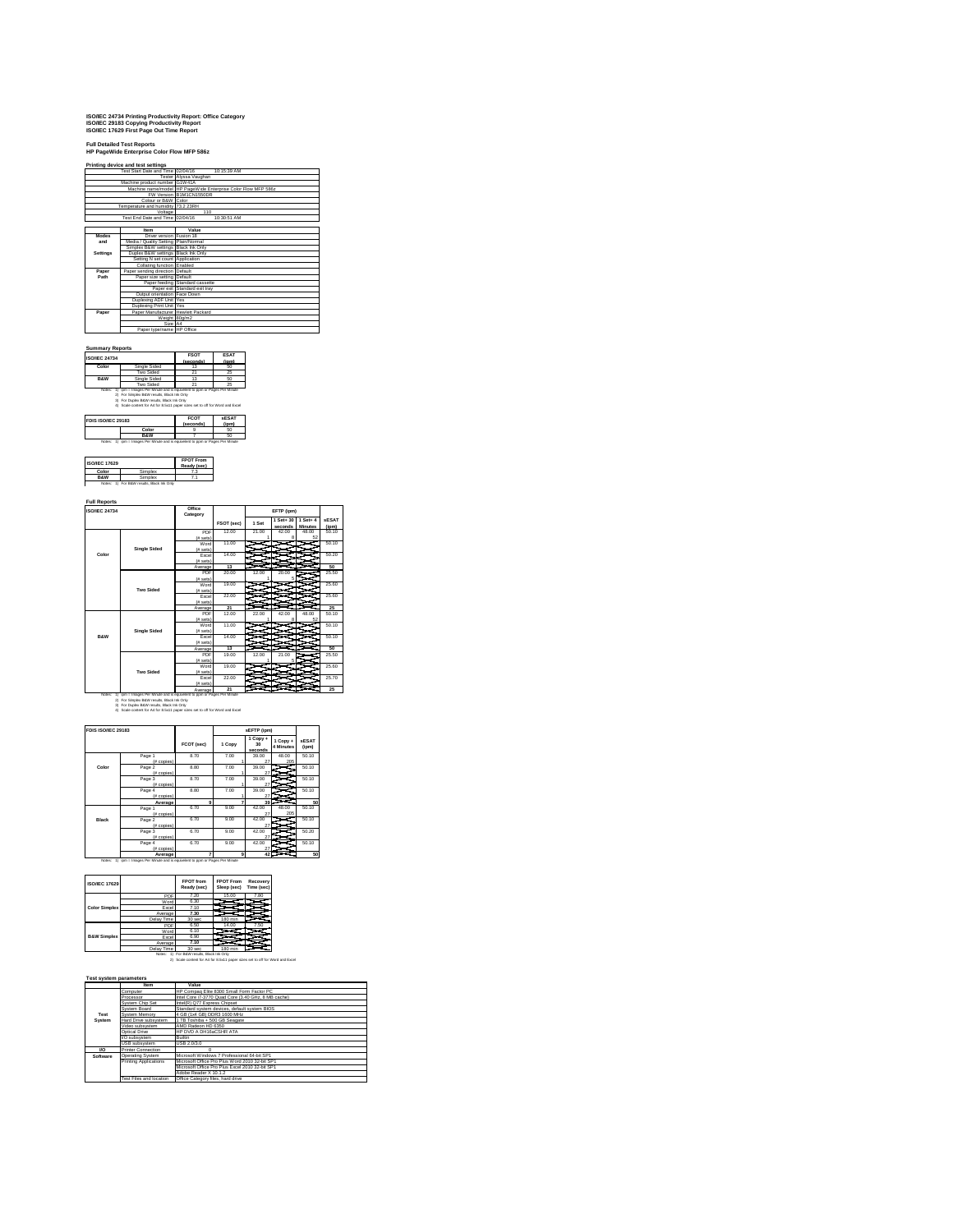## ISO/IEC 17629 First Print Out Time Report: Office Category

|                        | <b>Full Detailed Test Report - LETTER</b>                       | ISO/IEC 17629 First Print Out Time Report: Office Category                           |
|------------------------|-----------------------------------------------------------------|--------------------------------------------------------------------------------------|
|                        |                                                                 |                                                                                      |
|                        |                                                                 | HP PageWide Enterprise Color Flow MFP 586z & Page Wide Managed MFP E58650z           |
|                        |                                                                 |                                                                                      |
|                        | <b>Printing device and settings</b><br>Test Start Date and Time | 3/10/2021 18:31                                                                      |
|                        | Tester                                                          | <b>RM</b>                                                                            |
|                        | Machine name/model<br>Colour or B&W                             | HP PageWide Enterprise Color Flow MFP 586z & Page Wide Managed MFP E58650z<br>Colour |
|                        | W Version                                                       | 2501124_004339                                                                       |
|                        | Configuration (options)<br>Controller                           | Default<br>Not Specified                                                             |
|                        | Printing device page count                                      | Not Specified                                                                        |
|                        | Printing supplies page count<br>Temperature and Humidity        | Not Specified<br>73 degF / 23 degC 32.3 %rH                                          |
|                        | Voltage                                                         | 110V                                                                                 |
|                        | Test End Date and Time                                          | 3/12/2021 14:53                                                                      |
|                        | <b>Item</b>                                                     | Value                                                                                |
| Mode                   | PDL and driver version<br>Print Quality mode                    | 8.00.1324.6775<br>default                                                            |
| and<br>Setting         | <b>B&amp;W</b> settings                                         | default                                                                              |
|                        | Paper feed orientation<br>Paper type setting                    | Short Edge<br>default                                                                |
| Paper                  | Paper feeding                                                   | Standard cassette                                                                    |
|                        | Paper exit<br>Paper Path Output orientation                     | Standard exit tray<br>default (face up or face down)                                 |
|                        |                                                                 |                                                                                      |
|                        |                                                                 | ISO First Page Out Time Summary Report: Office Category                              |
| Summary Report: Letter |                                                                 |                                                                                      |
|                        |                                                                 | FPOT from Ready (seconds)                                                            |
| Color                  | Simplex                                                         | 5.92                                                                                 |
|                        | Duplex                                                          |                                                                                      |
| B&W                    | Simplex<br>Duplex                                               | 5.94                                                                                 |

| Summary Report: Letter                                                     |                                                              |                           |  |  |  |
|----------------------------------------------------------------------------|--------------------------------------------------------------|---------------------------|--|--|--|
|                                                                            |                                                              | FPOT from Ready (seconds) |  |  |  |
| Color                                                                      | Simplex                                                      | 5.92                      |  |  |  |
|                                                                            | Duplex                                                       |                           |  |  |  |
| B&W                                                                        | Simplex                                                      | 5.94                      |  |  |  |
|                                                                            | Duplex                                                       |                           |  |  |  |
| Notes                                                                      |                                                              |                           |  |  |  |
| 1) All printing device and driver settings were default mode.              |                                                              |                           |  |  |  |
| 2) For the B/W results, the print driver was set to "print in B/W".        |                                                              |                           |  |  |  |
| 3) For more information see http://www.hp.com/go/printerclaims.            |                                                              |                           |  |  |  |
| 4) Port monitor not configured to follow device if the IP address changes. |                                                              |                           |  |  |  |
|                                                                            | 5) Page counts were collected after completion of the tests. |                           |  |  |  |

|                                                  | HP Pagewide Enterprise Color Flow MFP 5862 & Page wide Managed MFP E586502                                                                                                                                    |                                         |                                                                  |                                                                            |                     |             |                   |                   |
|--------------------------------------------------|---------------------------------------------------------------------------------------------------------------------------------------------------------------------------------------------------------------|-----------------------------------------|------------------------------------------------------------------|----------------------------------------------------------------------------|---------------------|-------------|-------------------|-------------------|
|                                                  | <b>Printing device and settings</b><br>Test Start Date and Time                                                                                                                                               | 3/10/2021 18:31                         |                                                                  |                                                                            |                     |             |                   |                   |
|                                                  | Tester                                                                                                                                                                                                        | RM                                      |                                                                  |                                                                            |                     |             |                   |                   |
|                                                  | Machine name/model<br>Colour or B&W                                                                                                                                                                           | Colour                                  |                                                                  | HP PageWide Enterprise Color Flow MFP 586z & Page Wide Managed MFP E58650z |                     |             |                   |                   |
|                                                  | FW Version<br>Configuration (options)                                                                                                                                                                         | 2501124_004339<br>Default               |                                                                  |                                                                            |                     |             |                   |                   |
|                                                  | Controller<br>Printing device page count                                                                                                                                                                      | Not Specified<br>Not Specified          |                                                                  |                                                                            |                     |             |                   |                   |
|                                                  | Printing supplies page count Not Specified<br>Temperature and Humidity                                                                                                                                        |                                         | 73 degF / 23 degC 32.3 %rH                                       |                                                                            |                     |             |                   |                   |
|                                                  | Voltage<br>Test End Date and Time                                                                                                                                                                             | 110V<br>3/12/2021 14:53                 |                                                                  |                                                                            |                     |             |                   |                   |
|                                                  |                                                                                                                                                                                                               |                                         |                                                                  |                                                                            |                     |             |                   |                   |
| Mode                                             | Item<br>PDL and driver version                                                                                                                                                                                | Value<br>8.00.1324.6775                 |                                                                  |                                                                            |                     |             |                   |                   |
| and<br>Setting                                   | Print Quality mode<br><b>B&amp;W</b> settings                                                                                                                                                                 | default<br>default                      |                                                                  |                                                                            |                     |             |                   |                   |
|                                                  | aper feed orientation<br>Paper type setting                                                                                                                                                                   | Short Edge<br>default                   |                                                                  |                                                                            |                     |             |                   |                   |
| Paper                                            | Paper feeding<br>Paper exit                                                                                                                                                                                   | Standard cassette<br>Standard exit tray |                                                                  |                                                                            |                     |             |                   |                   |
|                                                  | Paper Path Output orientation                                                                                                                                                                                 |                                         | default (face up or face down)                                   |                                                                            |                     |             |                   |                   |
|                                                  | ISO First Page Out Time Summary Report: Office Category                                                                                                                                                       |                                         |                                                                  |                                                                            |                     |             |                   |                   |
| Summary Report: Letter                           |                                                                                                                                                                                                               |                                         |                                                                  |                                                                            |                     |             |                   |                   |
|                                                  |                                                                                                                                                                                                               |                                         | FPOT from Ready (seconds)                                        |                                                                            |                     |             |                   |                   |
| Color                                            | Simplex<br>Duplex                                                                                                                                                                                             |                                         | 5.92                                                             |                                                                            |                     |             |                   |                   |
| B&W                                              | Simplex                                                                                                                                                                                                       |                                         | 5.94                                                             |                                                                            |                     |             |                   |                   |
| Notes                                            | Duplex                                                                                                                                                                                                        |                                         |                                                                  |                                                                            |                     |             |                   |                   |
|                                                  | 1) All printing device and driver settings were default mode.<br>2) For the B/W results, the print driver was set to "print in B/W".                                                                          |                                         |                                                                  |                                                                            |                     |             |                   |                   |
|                                                  | 3) For more information see http://www.hp.com/go/printerclaims.<br>4) Port monitor not configured to follow device if the IP address changes.<br>5) Page counts were collected after completion of the tests. |                                         |                                                                  |                                                                            |                     |             |                   |                   |
|                                                  |                                                                                                                                                                                                               |                                         |                                                                  |                                                                            |                     |             |                   |                   |
| <b>Detailed Report: LETTER</b>                   |                                                                                                                                                                                                               |                                         |                                                                  | ISO First Page Out Time Report: Office Category                            |                     |             |                   |                   |
|                                                  |                                                                                                                                                                                                               |                                         | Word                                                             | Excel                                                                      | Adobe               | Average     | <b>Delay Time</b> |                   |
|                                                  |                                                                                                                                                                                                               |                                         | (seconds)                                                        | (seconds)                                                                  | Reader<br>(seconds) | (seconds)   |                   |                   |
|                                                  | FPOT from Ready - Simplex                                                                                                                                                                                     |                                         | 5.83                                                             | 5.61                                                                       | 6.31                | 5.92        | 20 Seconds        |                   |
|                                                  | FPOT from Ready - Duplex                                                                                                                                                                                      |                                         |                                                                  |                                                                            |                     |             |                   |                   |
| <b>Color Mode</b>                                | FPOT from Sleep - Simplex                                                                                                                                                                                     |                                         |                                                                  |                                                                            | 14.26               |             | 67 Minutes        |                   |
|                                                  | Recovery Time                                                                                                                                                                                                 |                                         |                                                                  |                                                                            | 8.0                 |             |                   |                   |
|                                                  | FPOT from Off - Simplex                                                                                                                                                                                       |                                         |                                                                  |                                                                            | 184.61              |             |                   |                   |
|                                                  | Warm-up Time                                                                                                                                                                                                  |                                         |                                                                  |                                                                            | 178.30              |             |                   |                   |
|                                                  | FPOT from Ready - Simplex                                                                                                                                                                                     |                                         | 5.91                                                             | 5.65                                                                       | 6.26                | 5.94        | 20 Seconds        |                   |
|                                                  | FPOT from Ready - Duplex                                                                                                                                                                                      |                                         |                                                                  |                                                                            |                     |             |                   |                   |
| <b>B&amp;W</b> Mode                              | FPOT from Sleep - Simplex                                                                                                                                                                                     |                                         |                                                                  |                                                                            | 12.59               |             | 67 Minutes        |                   |
|                                                  | Recovery Time                                                                                                                                                                                                 |                                         |                                                                  |                                                                            | 6.3                 |             |                   |                   |
|                                                  | FPOT from Off - Simplex                                                                                                                                                                                       |                                         |                                                                  |                                                                            | 179.84              |             |                   |                   |
|                                                  | Warm-up Time                                                                                                                                                                                                  |                                         |                                                                  |                                                                            | 173.58              |             |                   |                   |
|                                                  | Notes<br>1) All printing device and driver settings were default mode.                                                                                                                                        |                                         |                                                                  |                                                                            |                     |             |                   |                   |
|                                                  | 2) For the B/W results, the print driver was set to "print in B/W".<br>3) For more information see http://www.hp.com/go/printerclaims.                                                                        |                                         |                                                                  |                                                                            |                     |             |                   |                   |
|                                                  | 4) Port monitor not configured to follow device if the IP address changes.<br>5) Page counts were collected after completion of the tests.                                                                    |                                         |                                                                  |                                                                            |                     |             |                   |                   |
|                                                  | 6) Details for FPOT from Sleep are shown below.                                                                                                                                                               |                                         |                                                                  |                                                                            |                     |             |                   |                   |
| <b>HP Data Table<br/>Detailed Report: LETTER</b> |                                                                                                                                                                                                               |                                         |                                                                  |                                                                            |                     |             |                   |                   |
|                                                  |                                                                                                                                                                                                               |                                         | FPOT Avg                                                         | FPOT (secs)                                                                | FPOT (secs)         | FPOT (secs) |                   |                   |
|                                                  |                                                                                                                                                                                                               |                                         | (secs)                                                           | Iteration 1                                                                | Iteration 2         | Iteration 3 | Application       | <b>Delay Time</b> |
|                                                  | FPOT from Sleep<br>FPOT from Sleep (15 minutes)                                                                                                                                                               |                                         | 14.26                                                            | 14.54                                                                      | 13.98               | <b>N/A</b>  | Adobe Reader      | 67 Minutes        |
| <b>Color Mode</b>                                | HP/Non ISO Test                                                                                                                                                                                               |                                         | 12.46                                                            | 12.38                                                                      | 12.53               | <b>N/A</b>  | Adobe Reader      | 15 Minutes        |
|                                                  | FPOT from Ready, HP High Speed<br>HP/Non ISO Test                                                                                                                                                             |                                         | <b>N/A</b>                                                       | N/A                                                                        | N/A                 | <b>N/A</b>  | Adobe Reader      | <b>N/A</b>        |
|                                                  | FPOT from Sleep                                                                                                                                                                                               |                                         | 12.59                                                            | 12.18                                                                      | 12.99               | <b>N/A</b>  | Adobe Reader      | 67 Minutes        |
| <b>B&amp;W Mode</b>                              | FPOT from Sleep (15 minutes)<br>HP/Non ISO Test                                                                                                                                                               |                                         | 11.91                                                            | 11.98                                                                      | 11.84               | <b>N/A</b>  | Adobe Reader      | 15 Minutes        |
|                                                  |                                                                                                                                                                                                               |                                         |                                                                  |                                                                            |                     |             |                   |                   |
|                                                  | <b>Test System Parameters</b><br><b>Item</b>                                                                                                                                                                  | Value                                   |                                                                  |                                                                            |                     |             |                   |                   |
|                                                  | Computer                                                                                                                                                                                                      |                                         | HP Z240 SFF Workstation                                          |                                                                            |                     |             |                   |                   |
|                                                  | Processor<br>System Chip Set                                                                                                                                                                                  |                                         | Intel Core i7 -6770, 3.4 GHz<br>Intel SKL/KBL Mobile/Desktop     |                                                                            |                     |             |                   |                   |
| Test                                             | System Board<br>System Memory                                                                                                                                                                                 | 8 GB                                    | system devices, default system BIOS                              |                                                                            |                     |             |                   |                   |
| System                                           | Hard Drive Subsystem<br>Video Subsystem                                                                                                                                                                       |                                         | Turbo Drive G2 256GB PCIe SSD<br>Microsoft Basic Display Adaptor |                                                                            |                     |             |                   |                   |
|                                                  | Optical Drive                                                                                                                                                                                                 | <b>Builtin</b>                          | HP HLDS DVDRW GUD1N                                              |                                                                            |                     |             |                   |                   |
|                                                  | I/O Subsystem<br><b>USB Subsystem</b>                                                                                                                                                                         | USB 2.0/3.0                             |                                                                  |                                                                            |                     |             |                   |                   |
| Printing<br>Device                               | TCP/IP                                                                                                                                                                                                        | 10/1000                                 |                                                                  |                                                                            |                     |             |                   |                   |
| Connection                                       |                                                                                                                                                                                                               |                                         |                                                                  |                                                                            |                     |             |                   |                   |
|                                                  | Operating System                                                                                                                                                                                              |                                         | Win 10 Enterprise 64 Bit (1909)<br>Microsoft Office 2019         |                                                                            |                     |             |                   |                   |
| Software                                         | Printing Applications<br>Print Driver                                                                                                                                                                         | Adobe Reader DC<br>8.00.1324.6775       |                                                                  |                                                                            |                     |             |                   |                   |
|                                                  |                                                                                                                                                                                                               |                                         |                                                                  |                                                                            |                     |             |                   |                   |
|                                                  |                                                                                                                                                                                                               |                                         |                                                                  |                                                                            |                     |             |                   |                   |
|                                                  |                                                                                                                                                                                                               |                                         |                                                                  |                                                                            |                     |             |                   |                   |
|                                                  |                                                                                                                                                                                                               |                                         |                                                                  |                                                                            |                     |             |                   |                   |
|                                                  |                                                                                                                                                                                                               |                                         |                                                                  |                                                                            |                     |             |                   |                   |
|                                                  |                                                                                                                                                                                                               |                                         |                                                                  |                                                                            |                     |             |                   |                   |
|                                                  |                                                                                                                                                                                                               |                                         |                                                                  |                                                                            |                     |             |                   |                   |

|            | <b>Test System Parameters</b> |                                     |  |  |  |
|------------|-------------------------------|-------------------------------------|--|--|--|
|            | Item                          | Value                               |  |  |  |
|            | Computer                      | HP Z240 SFF Workstation             |  |  |  |
|            | Processor                     | Intel Core i7 -6770, 3.4 GHz        |  |  |  |
|            | System Chip Set               | Intel SKL/KBL Mobile/Desktop        |  |  |  |
|            | System Board                  | system devices, default system BIOS |  |  |  |
| Test       | System Memory                 | 8 GB                                |  |  |  |
| System     | Hard Drive Subsystem          | Turbo Drive G2 256GB PCIe SSD       |  |  |  |
|            | Video Subsystem               | Microsoft Basic Display Adaptor     |  |  |  |
|            | Optical Drive                 | HP HLDS DVDRW GUD1N                 |  |  |  |
|            | I/O Subsystem                 | <b>Builtin</b>                      |  |  |  |
|            | <b>USB Subsystem</b>          | USB 2.0/3.0                         |  |  |  |
| Printing   |                               |                                     |  |  |  |
| Device     | TCP/IP                        | 10/1000                             |  |  |  |
| Connection |                               |                                     |  |  |  |
|            | <b>Operating System</b>       | Win 10 Enterprise 64 Bit (1909)     |  |  |  |
|            | <b>Printing Applications</b>  | Microsoft Office 2019               |  |  |  |
| Software   |                               | Adobe Reader DC                     |  |  |  |
|            | <b>Print Driver</b>           | 8.00.1324.6775                      |  |  |  |